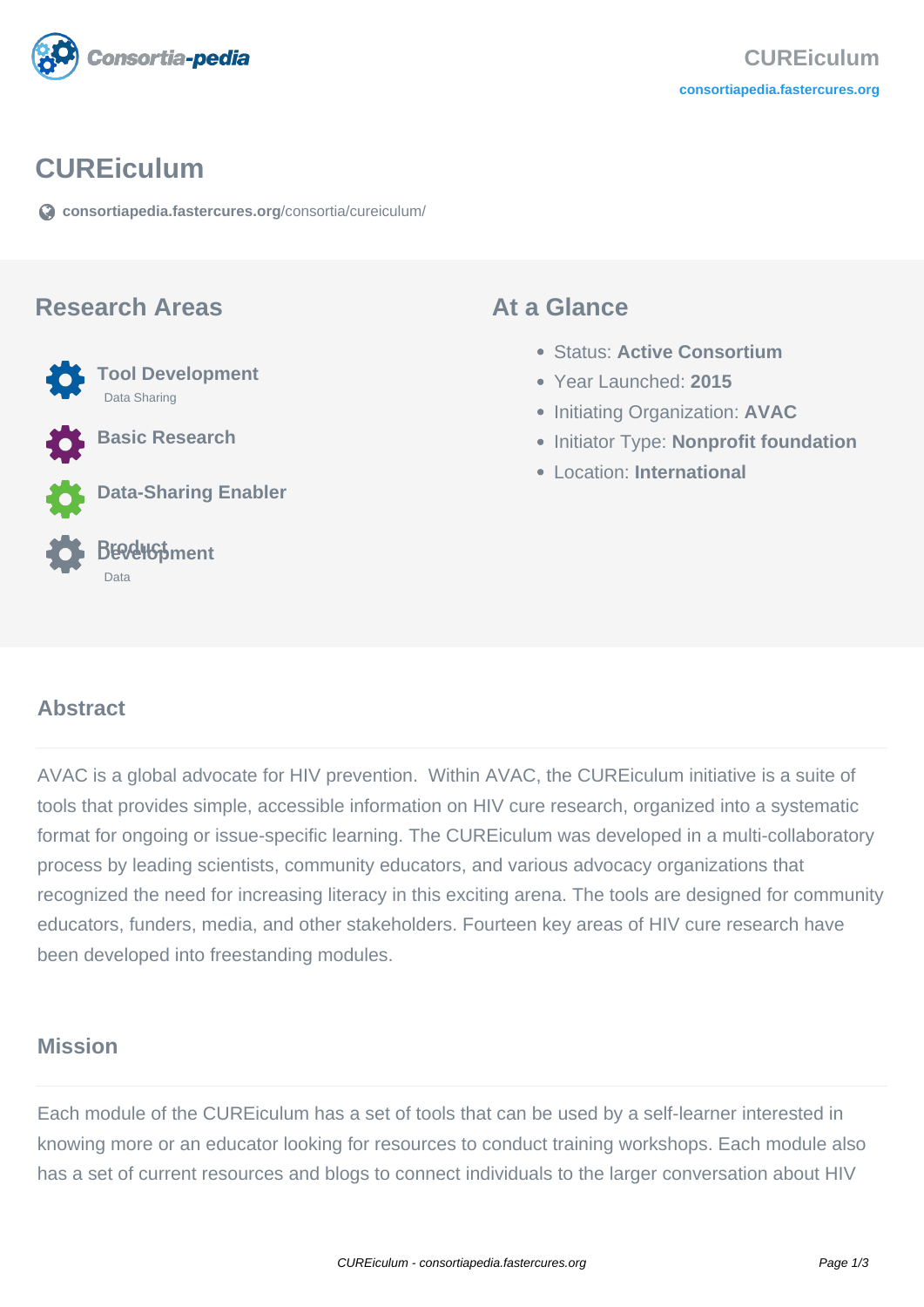

cure research. The CUREiculum initiative is committed to keeping its tools current. They update materials and develop new tools and implementation strategies all the time.

### **Consortium History**

The CUREiculum initiative was launched in 2015.

## **Structure & Governance**

In 2014 community educators, HIV advocacy organizations and the Martin Delaney International Community Advisory Boards formed a coalition to build and deploy curriculum materials. Each module has been developed by a community scientific partnership. Several modules have been piloted during community workshops in the US and France.

## **Financing**

The CUREiculum is funded in part by the University of California, San Francisco, which is supported by the National Institute Of Allergy And Infectious Diseases of the National Institutes of Health under Award Number U19AI096109.

## **Patent Engagement**

[Module 15](http://www.avac.org/cure-curriculum/module15) of CUREiculum describes patient participation in HIV Cure Trials

## **Impact/Accomplishment**